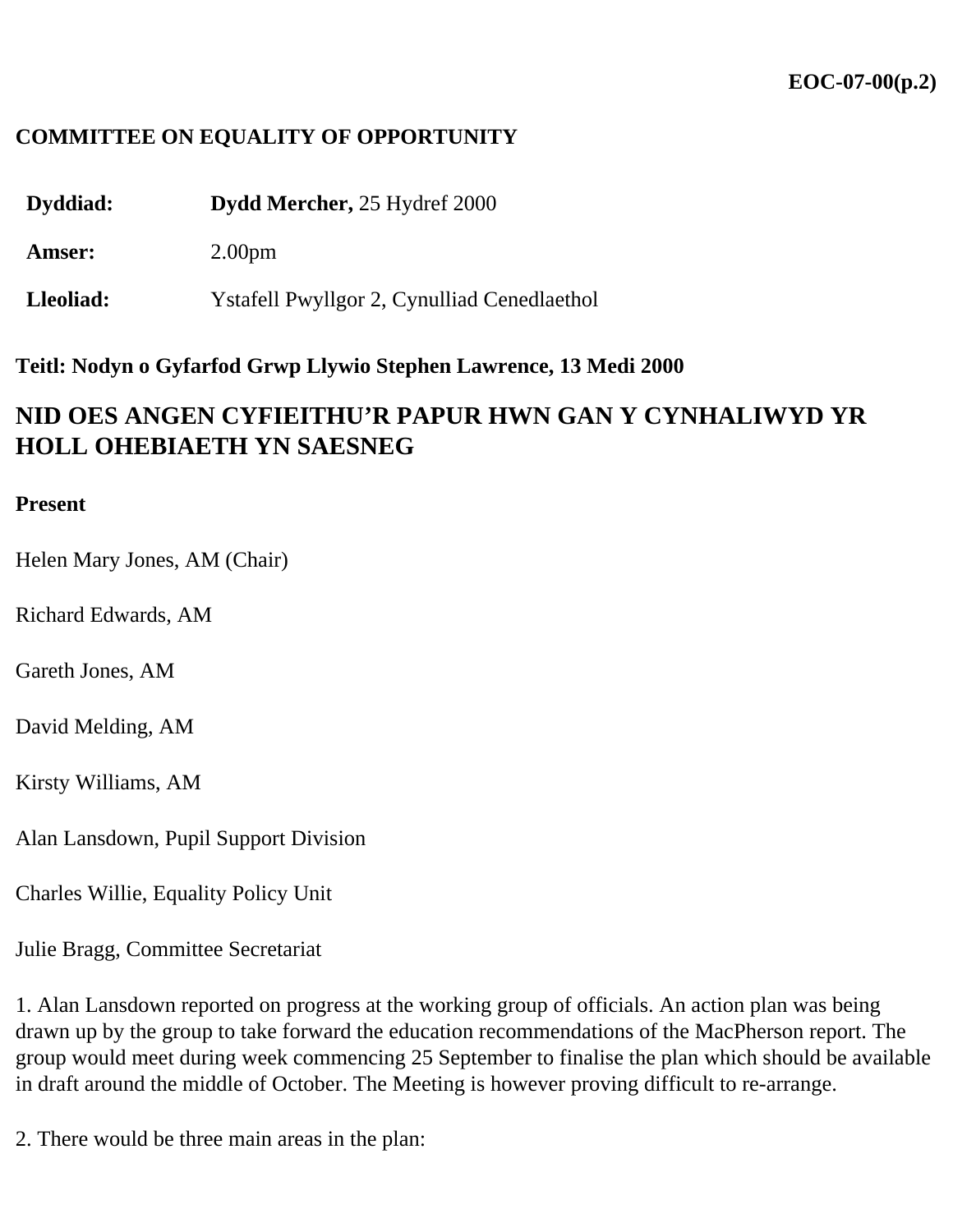- achieving flexibility within the PSE framework to reflect the recommendations;
- recording of racist incidents in schools. There was a feeling that numbers may not be accurately recorded particularly in instances of bullying when the reasons why they were occurring were not analysed. Reporting systems were not sufficient regarding the extent of incidents and any remedial action taken;
- extending the role of Estyn to take into account what and how they monitor actions in schools.

3. Members queried the fact that the police were advising on racial matters in schools. Alan advised that the police were becoming increasingly involved in schools in general and what they were doing regarding race issues would dovetail with what the Assembly and the group were doing and proposing should be done. Charles Willie informed the group that the police were mainly providing information and materials to schools which they had developed on their own to date. These were now being developed with the working group and would be subject to their approval. The Finance Secretary had allocated funds to assist in their production. Alan proposed writing to Superintendent Murray to ask her to bring in a sample of the materials available and to discuss how to co-ordinate the role of the group with that of the police. **ACTION: Alan Lansdown.**

4. A query was raised as to how the action plan addressed curriculum issues across the board rather than solely in PSE. The steering group expected all subject areas to touch on race matters and had given examples of how previously. However, PSE was a good starting point.

5. Members commented that training for teachers was vital but teaching unions were not represented on the steering group. They reiterated the point that the right atmosphere needed to be created in the classroom and plans would fail if teachers didn't understand how or why to implement them. Schools are not required to report on how they incorporate race matters in teaching and embedding them across the curriculum was a way in which the inspection framework can follow what is happening. However, their 5 to 6 year inspection framework was too long. It might be appropriate to ask LEAs to take on a timetable more reflective of the need to ensure racial matters were being considered in schools now. They could start with key schools where there were known difficulties. There was no point in convincing teachers to take these issues on board if the LEAs didn't do so also. The Chair proposed seeking the view of full Equality Committee as to whether to invite the teaching unions to be represented on the group or to consult them. **ACTION: Committee Secretariat to note and table at the next formal committee meeting.** 

6. On the issue of training, Alan Lansdown advised that a recommendation could be made in the action plan, but he would need to be sure that there was funding within the GEST programme to fund it. At the moment INSET training providers were not represented on the group. He would also need to ascertain how equality training was currently provided. **ACTION: Alan Lansdown to check GEST budget and provision of training.** 

7. Alan queried the timescale over which members considered it acceptable to implement the recommendations as the Assembly Secretary for Education and Children wished to discuss the way